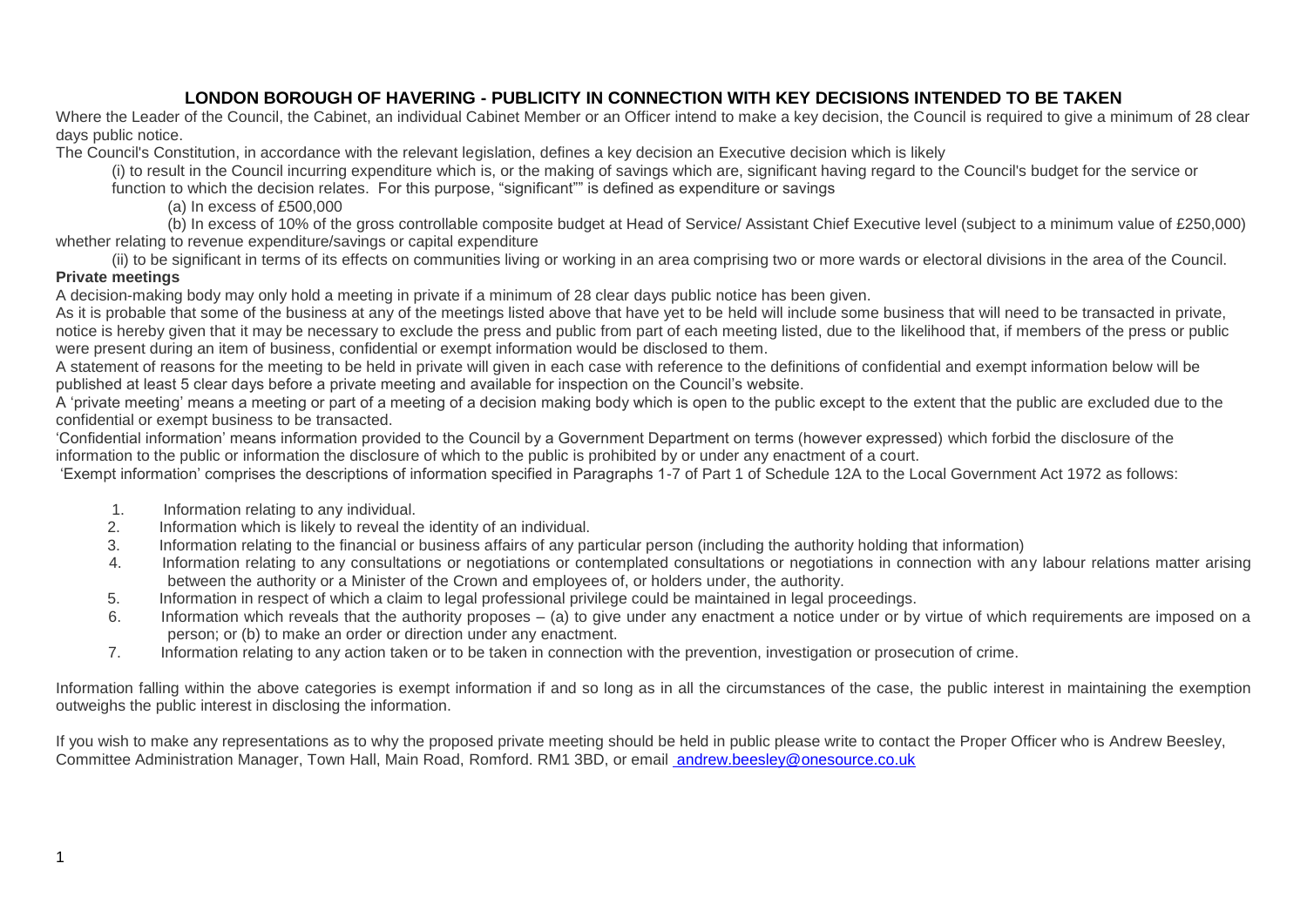|  | What is being decided? | Who is taking the<br>decision? | When will<br>the<br>decision<br>be made?<br>∗ | how will consultation take<br>place? | Who will be consulted, and   How can comments be made on the<br>decision before it is taken, when by and<br>to whom (e-mail addresses)?<br>Please see bottom of the Internet 'Council<br>and Democracy' page for addresses. | What<br>documents or<br>other<br>information will<br>be available |
|--|------------------------|--------------------------------|-----------------------------------------------|--------------------------------------|-----------------------------------------------------------------------------------------------------------------------------------------------------------------------------------------------------------------------------|-------------------------------------------------------------------|
|--|------------------------|--------------------------------|-----------------------------------------------|--------------------------------------|-----------------------------------------------------------------------------------------------------------------------------------------------------------------------------------------------------------------------------|-------------------------------------------------------------------|

| Out of Hours Service- Contract<br>Award<br>A decision on whether to<br>award a contract                                                                | Director of<br>Housing | Not before<br>January |                                                                                                                                                                                                                            |                                                                        | Document To<br>Follow<br>3. SLT report -<br>contract awardy.4<br>3. EXEMPT Out<br>of Hours report<br>contract award<br>Appendix 1 |
|--------------------------------------------------------------------------------------------------------------------------------------------------------|------------------------|-----------------------|----------------------------------------------------------------------------------------------------------------------------------------------------------------------------------------------------------------------------|------------------------------------------------------------------------|-----------------------------------------------------------------------------------------------------------------------------------|
| Digital Portfolio Business Case<br>Acceptance of major themes<br>within Digital Portfolio, with<br>comitment to Phase 1 funding<br>over multiple years | Cabinet                | January               | All theme boards, Major<br>inflight programmes,<br>oneSource Presentation of<br>major themes and costs for<br>all items within Portfolio.<br>All relevant Members,<br>officers and business<br>partners will be consulted. |                                                                        | Document To<br>Follow                                                                                                             |
| <b>Asset Rationalisation</b><br>Cabinet will be asked to:<br>Approve the proposed<br>asset rationalisation<br>proposals and release<br>of buildings    | Cabinet                | January               | All relevant Members,<br>officers and business<br>partners will be consulted.                                                                                                                                              | <b>Mark Butler</b><br>mark.butler@onesource.co.uk<br>Tel: 01708 432947 | Document To<br>Follow                                                                                                             |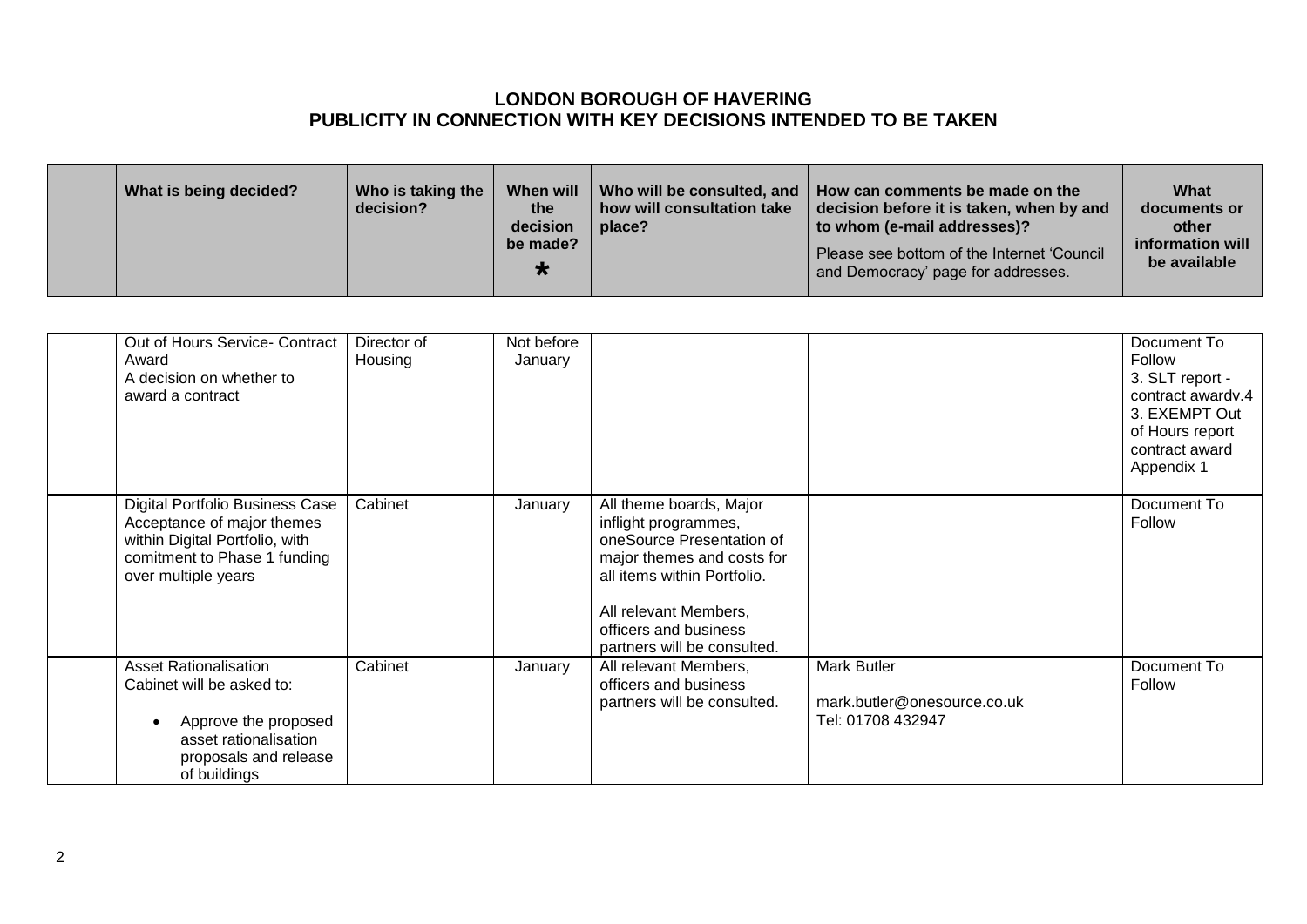| What is being decided?                                                                                                                                                                                                                                                                                                                                                                                                                         | Who is taking the<br>decision? | <b>When will</b><br>the<br>decision<br>be made?<br>$\star$ | Who will be consulted, and<br>how will consultation take<br>place?                                                                    | How can comments be made on the<br>decision before it is taken, when by and<br>to whom (e-mail addresses)?<br>Please see bottom of the Internet 'Council<br>and Democracy' page for addresses. | What<br>documents or<br>other<br>information will<br>be available |
|------------------------------------------------------------------------------------------------------------------------------------------------------------------------------------------------------------------------------------------------------------------------------------------------------------------------------------------------------------------------------------------------------------------------------------------------|--------------------------------|------------------------------------------------------------|---------------------------------------------------------------------------------------------------------------------------------------|------------------------------------------------------------------------------------------------------------------------------------------------------------------------------------------------|-------------------------------------------------------------------|
| Approve the<br>$\bullet$<br>immediate programme<br>of building works<br>necessary to<br>reconfigure and<br>remodel<br>accommodation within<br>the Town Hall campus<br>to support the building<br>consolidation<br>proposals.<br>Consider the need for<br>$\bullet$<br>further investment on<br>the Town Hall Campus<br>based on the options<br>outlined within this<br>report.<br>Recommend the<br>allocation of additional<br>capital funding |                                |                                                            |                                                                                                                                       |                                                                                                                                                                                                |                                                                   |
| Temporary Agency Worker<br><b>Contract Award Report</b><br>Award of the new agency<br>worker contract.                                                                                                                                                                                                                                                                                                                                         | Cabinet                        | January                                                    | All relevant Members,<br>officers and business<br>partners, together with key<br>stakeholders who use the<br>current Adecco contract. |                                                                                                                                                                                                | Document To<br>Follow                                             |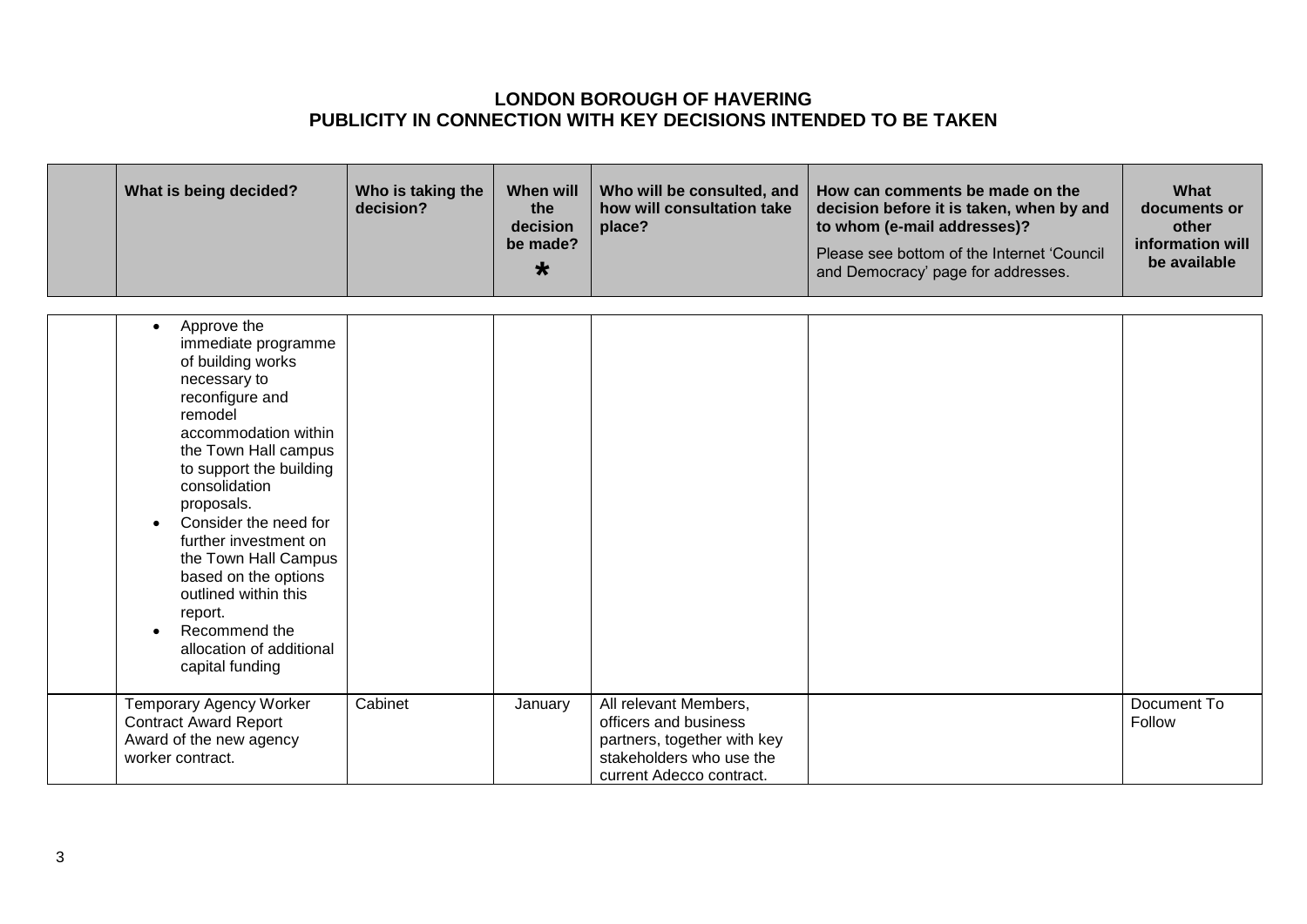| What is being decided?                                                                                                                                                                                                                                                                    | Who is taking the<br>decision?                                    | When will<br>the<br>decision<br>be made?<br>$\star$ | Who will be consulted, and<br>how will consultation take<br>place?                                                                                          | How can comments be made on the<br>decision before it is taken, when by and<br>to whom (e-mail addresses)?<br>Please see bottom of the Internet 'Council<br>and Democracy' page for addresses. | What<br>documents or<br>other<br>information will<br>be available                                    |
|-------------------------------------------------------------------------------------------------------------------------------------------------------------------------------------------------------------------------------------------------------------------------------------------|-------------------------------------------------------------------|-----------------------------------------------------|-------------------------------------------------------------------------------------------------------------------------------------------------------------|------------------------------------------------------------------------------------------------------------------------------------------------------------------------------------------------|------------------------------------------------------------------------------------------------------|
| <b>Smart Working Plus</b><br>Cabinet will be asked to<br>approve the further stages of<br>the Smart Working Plus<br>Programme.                                                                                                                                                            | Cabinet                                                           | January                                             | All relevant Members,<br>officers, business partners<br>and Stakeholders will be<br>consulted.                                                              |                                                                                                                                                                                                |                                                                                                      |
| Authority to award a contract<br>in relation to the construction<br>of a SEND Nursery at the<br>Forest Approach Academy<br>Authority to award a contract<br>in relation to the construction<br>of a<br>SEND Nursery at the Forest<br>Approach Academy. Contract<br>value<br>is: £923,921. | <b>Director Children's</b><br>Services                            | Not before<br>January                               | All relevant members,<br>officers and business<br>partners will be consulted.                                                                               | lan Saxby<br>ian.saxby@onesource.co.uk                                                                                                                                                         | 4. Key Executive<br>Decision - SEND<br><b>Nursery</b><br>13.12.2021<br>4. EXEMPT<br><b>APPENDIX1</b> |
| Dynamic Purchasing System -<br>Semi-Independent<br>Accommodation (children's)<br>To seek approval to<br>commence an open tender for<br>semi-independent and<br>supported housing providers to<br>join the Council's bespoke                                                               | <b>Cabinet Member</b><br>for Education,<br>Children &<br>Families | Not before<br>February                              | All relevant, members,<br>officers and business<br>partners will be consulted,<br>together with Market<br>Stakeholders, ISS Team and<br>Leaving Care Teams. | Georgina Shapley<br>georgina.shapley@havering.gov.uk                                                                                                                                           | Document To<br>Follow                                                                                |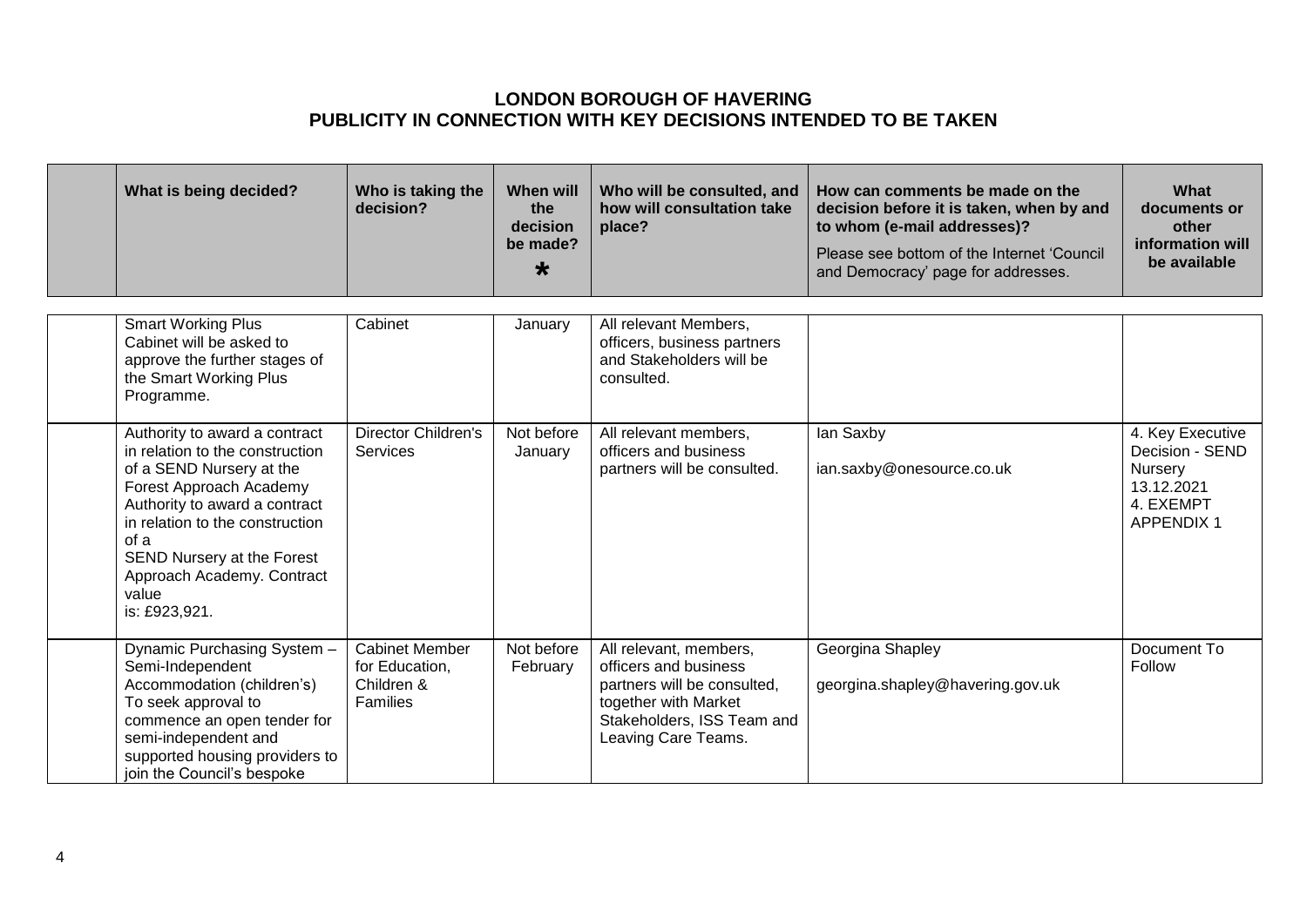| What is being decided?                                                                                                                                                                                                                                                                                                                                                                                                                                                                                                                                                                                                                                                                                    | Who is taking the<br>decision? | When will<br>the<br>decision<br>be made?<br>$\star$ | Who will be consulted, and<br>how will consultation take<br>place? | How can comments be made on the<br>decision before it is taken, when by and<br>to whom (e-mail addresses)?<br>Please see bottom of the Internet 'Council<br>and Democracy' page for addresses. | <b>What</b><br>documents or<br>other<br>information will<br>be available |
|-----------------------------------------------------------------------------------------------------------------------------------------------------------------------------------------------------------------------------------------------------------------------------------------------------------------------------------------------------------------------------------------------------------------------------------------------------------------------------------------------------------------------------------------------------------------------------------------------------------------------------------------------------------------------------------------------------------|--------------------------------|-----------------------------------------------------|--------------------------------------------------------------------|------------------------------------------------------------------------------------------------------------------------------------------------------------------------------------------------|--------------------------------------------------------------------------|
| Dynamic Purchasing System;<br>ATLAS.<br>In addition to this, approval is<br>being sought to allocate a<br>budget of £9,000,000 funding<br>over a period of six years from<br>the Looked After Children,<br>Leaving Care and Asylum<br>Seekers services for<br>placements made under the<br>following six categories:<br>1. 16-18+ Semi-<br>Independent Accommodation -<br><b>Minimal Support</b><br>2. 16-18+ Semi-<br>Independent Accommodation -<br>Therapeutic/additional support<br>3. 18+ Shared House -<br><b>Welfare Check</b><br>4. 18+ Standalone<br>Accommodation - Floating<br>Support<br>5. 18+ Standalone<br>Accommodation -<br>Therapeutic/additional support<br>6. 18+ HMO - Welfare Check |                                |                                                     |                                                                    |                                                                                                                                                                                                |                                                                          |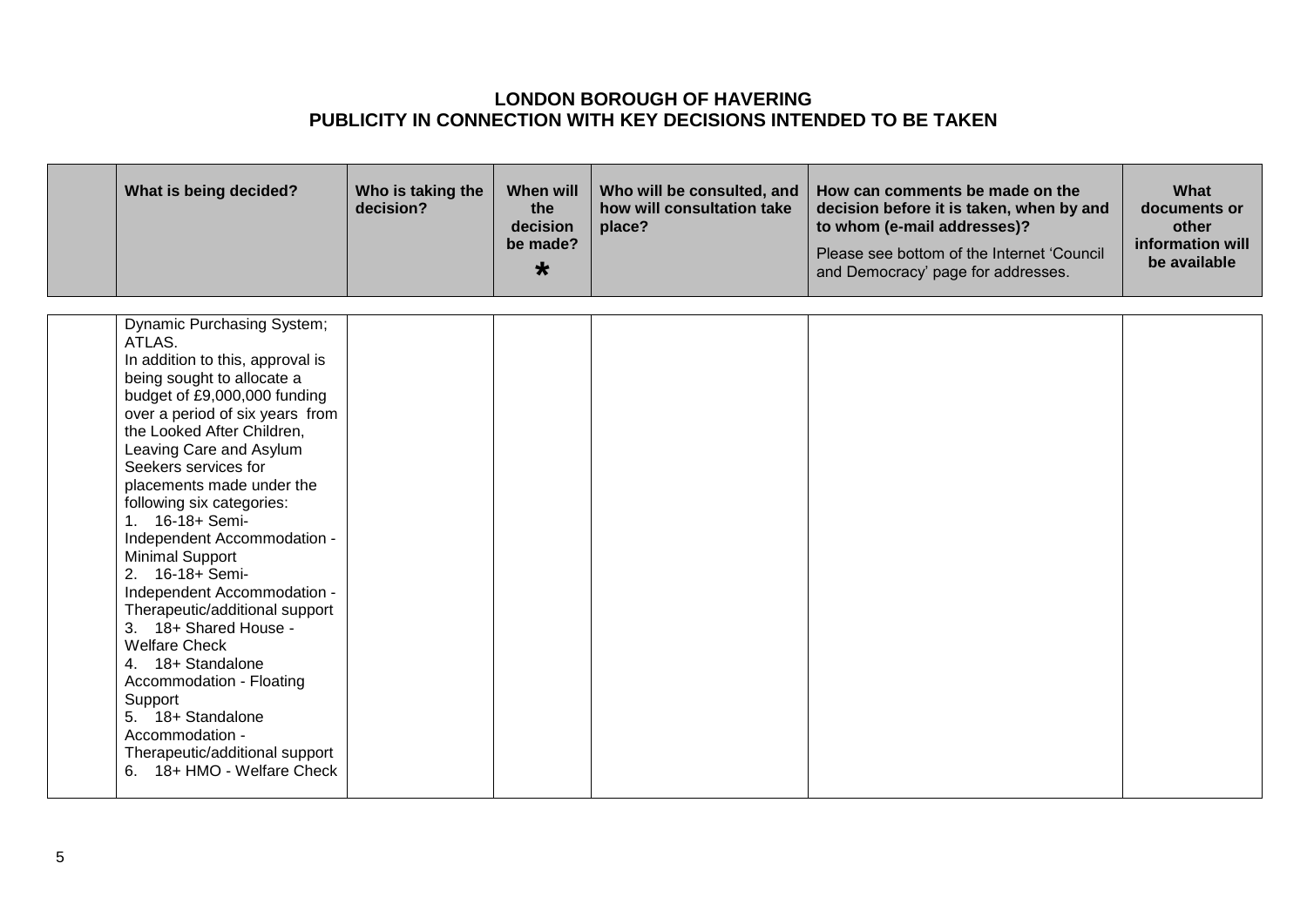| What is being decided?                                                                                                                                                                                                                                                                                                                                              | Who is taking the<br>decision?                                    | <b>When will</b><br>the<br>decision<br>be made?<br>$\star$ | Who will be consulted, and<br>how will consultation take<br>place?                                                                                  | How can comments be made on the<br>decision before it is taken, when by and<br>to whom (e-mail addresses)?<br>Please see bottom of the Internet 'Council<br>and Democracy' page for addresses. | What<br>documents or<br>other<br>information will<br>be available                             |
|---------------------------------------------------------------------------------------------------------------------------------------------------------------------------------------------------------------------------------------------------------------------------------------------------------------------------------------------------------------------|-------------------------------------------------------------------|------------------------------------------------------------|-----------------------------------------------------------------------------------------------------------------------------------------------------|------------------------------------------------------------------------------------------------------------------------------------------------------------------------------------------------|-----------------------------------------------------------------------------------------------|
| Kitchen and Bathroom<br>Refurbishment - 5 Year<br>Programme<br>Following a tender exercise,<br>officers seek approval for the<br>award<br>of a contract for Kitchen &<br>Bathroom Refurbishments - 5<br>Year<br>Programme                                                                                                                                           | <b>Cabinet Member</b><br>for Housing                              | Not before<br>February                                     | All relevant members,<br>officers and business<br>partners will be consulted.                                                                       | Mark Howard<br>mark.howard@havering.gov.uk                                                                                                                                                     | Document To<br>Follow                                                                         |
| Approval to enter into Call-Off<br><b>Contract from the Procurement</b><br>Across London (PAL)<br>Framework Agreement for the<br>Supply of Fresh Fruit and<br>Vegetables.<br>Approval to enter into a Call off<br>contract for the supply to<br>Havering Schools for the<br>supply of fresh and frozen fruit<br>and vegetables for the school<br>catering services. | <b>Cabinet Member</b><br>for Education,<br>Children &<br>Families | Not before<br>February                                     | All relevant members,<br>officers and business<br>partners have been<br>consulted. The Chair of<br>Overview and Scrutiny<br>Board will be informed. | <b>Trevor Cook</b><br><b>Assistant Director for Education Services</b><br>trevor.cook@havering.gov.uk                                                                                          | 23.06.20 Call Off<br>key ED Supply<br>and Delivery of<br>Fresh and frozen<br>meat and Poultry |
| Acquisition of property as part<br>of the Rainham and Beam                                                                                                                                                                                                                                                                                                          | Leader of the<br>Council                                          | Not before<br>February                                     |                                                                                                                                                     | <b>Harry Scarff</b><br><b>Commercial Manager</b>                                                                                                                                               |                                                                                               |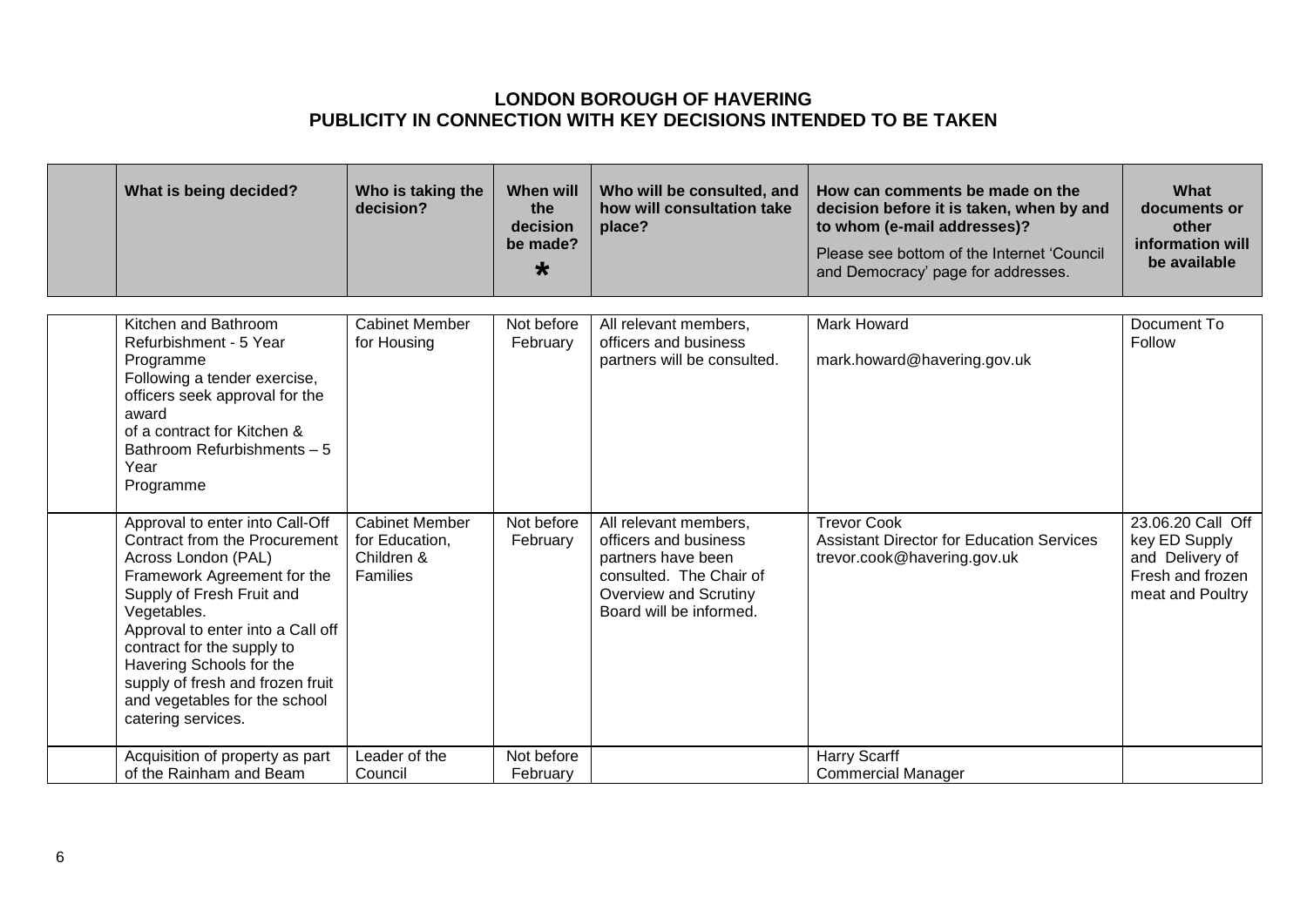|  | What is being decided? | Who is taking the<br>decision? | When will<br>the<br>decision<br>be made?<br>∗ | how will consultation take<br>place? | Who will be consulted, and   How can comments be made on the<br>decision before it is taken, when by and<br>to whom (e-mail addresses)?<br>Please see bottom of the Internet 'Council<br>and Democracy' page for addresses. | What<br>documents or<br>other<br>information will<br>be available |
|--|------------------------|--------------------------------|-----------------------------------------------|--------------------------------------|-----------------------------------------------------------------------------------------------------------------------------------------------------------------------------------------------------------------------------|-------------------------------------------------------------------|
|--|------------------------|--------------------------------|-----------------------------------------------|--------------------------------------|-----------------------------------------------------------------------------------------------------------------------------------------------------------------------------------------------------------------------------|-------------------------------------------------------------------|

|                                      | Park Regeneration Project                                                                                                                                                                                                                  |         |          |                                                                                                                                                                                                                                                                                                                                                                                                                                                | Harry Scarff<br><harry.scarff@havering.gov.uk></harry.scarff@havering.gov.uk> |                       |
|--------------------------------------|--------------------------------------------------------------------------------------------------------------------------------------------------------------------------------------------------------------------------------------------|---------|----------|------------------------------------------------------------------------------------------------------------------------------------------------------------------------------------------------------------------------------------------------------------------------------------------------------------------------------------------------------------------------------------------------------------------------------------------------|-------------------------------------------------------------------------------|-----------------------|
| Permit/Voucher                       | Introduction of All day Visitor<br>Cabinet will be asked to<br>introduce and all day<br>Permit/Visitor Voucher.                                                                                                                            | Cabinet | February | All relevant members,<br>officers and business<br>partners will be consulted.                                                                                                                                                                                                                                                                                                                                                                  | Lorraine Delahunty<br>lorraine.delahunty@havering.gov.uk                      |                       |
| <b>Virtual Permits</b><br>savings on | Highways, Traffic and Parking<br>Control Services are proposing<br>to move to a virtual permit<br>system to improve the<br>customer journey and make<br>administration costs.<br>Cabinet will be asked to agree<br>the proposals for this. | Cabinet | February | Changing to a virtual permit<br>system will involve<br>consultation with all major<br>internal stakeholders<br>including Members. A public<br>consultation would also be<br>required to obtain an<br>informed view from<br>residents, businesses and<br>visitors on using a virtual<br>permits instead of the<br>current paper based system.<br>Other consultees would<br>include neighbouring<br>boroughs and governing<br>bodies such as the |                                                                               | Document To<br>Follow |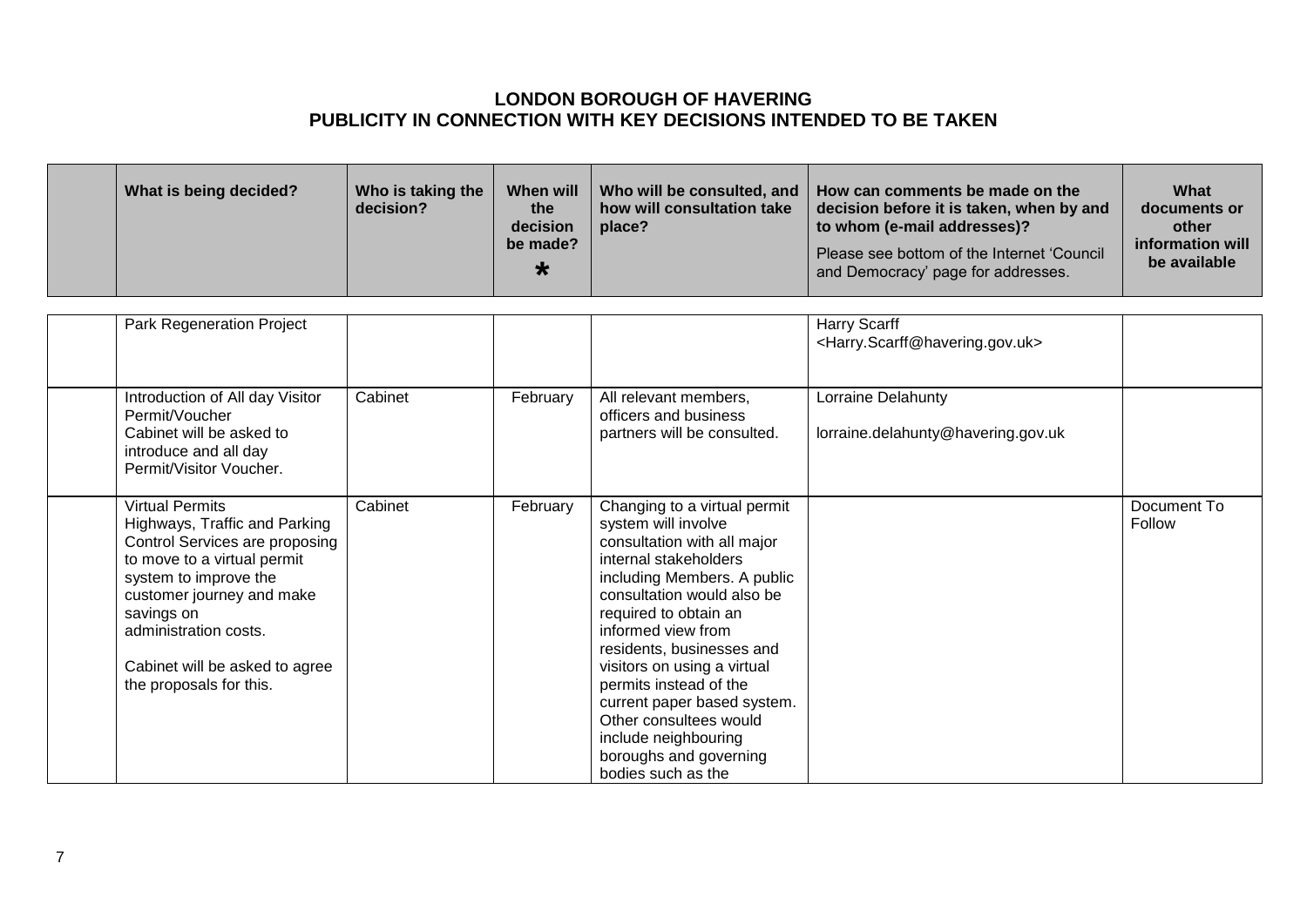| What is being decided?                                                                                                                                                                                                                                                                                                                                                                                                                                                                                           | Who is taking the<br>decision? | When will<br>the<br>decision<br>be made?<br>$\star$ | Who will be consulted, and<br>how will consultation take<br>place?            | How can comments be made on the<br>decision before it is taken, when by and<br>to whom (e-mail addresses)?<br>Please see bottom of the Internet 'Council<br>and Democracy' page for addresses. | What<br>documents or<br>other<br>information will<br>be available |
|------------------------------------------------------------------------------------------------------------------------------------------------------------------------------------------------------------------------------------------------------------------------------------------------------------------------------------------------------------------------------------------------------------------------------------------------------------------------------------------------------------------|--------------------------------|-----------------------------------------------------|-------------------------------------------------------------------------------|------------------------------------------------------------------------------------------------------------------------------------------------------------------------------------------------|-------------------------------------------------------------------|
|                                                                                                                                                                                                                                                                                                                                                                                                                                                                                                                  |                                |                                                     | <b>Environmental and Traffic</b>                                              |                                                                                                                                                                                                |                                                                   |
|                                                                                                                                                                                                                                                                                                                                                                                                                                                                                                                  |                                |                                                     | Adjudicators who have                                                         |                                                                                                                                                                                                |                                                                   |
|                                                                                                                                                                                                                                                                                                                                                                                                                                                                                                                  |                                |                                                     | extensive experience with<br>virtual permit systems.                          |                                                                                                                                                                                                |                                                                   |
| 2021/22 TREASURY<br>MANAGEMENT STRATEGY<br><b>STATEMENT (TMSS)</b><br>Cabinet will be asked to:<br>Approve the Treasury<br>1.<br><b>Management Strategy</b><br>statement (TMSS)<br>2021-22<br>Approve the Treasury<br>2.<br>Management and<br><b>Prudential Indicator</b><br>Approve the Annual<br>3.<br><b>Minimum Revenue</b><br><b>Provision(MRP)</b><br>statement for 2021-22<br>4. Recommend the<br><b>Annual TMSS and</b><br>MRP statement 2021-<br>22 to Council for<br>approval<br>Delegate future<br>5. | Cabinet                        | February                                            | All relevant Members,<br>officers and business<br>partners will be consulted. | Stephen Wild<br>Head of Pemsions and Treasury<br>stephen.wild@onesource.co.uk                                                                                                                  | Document To<br>Follow                                             |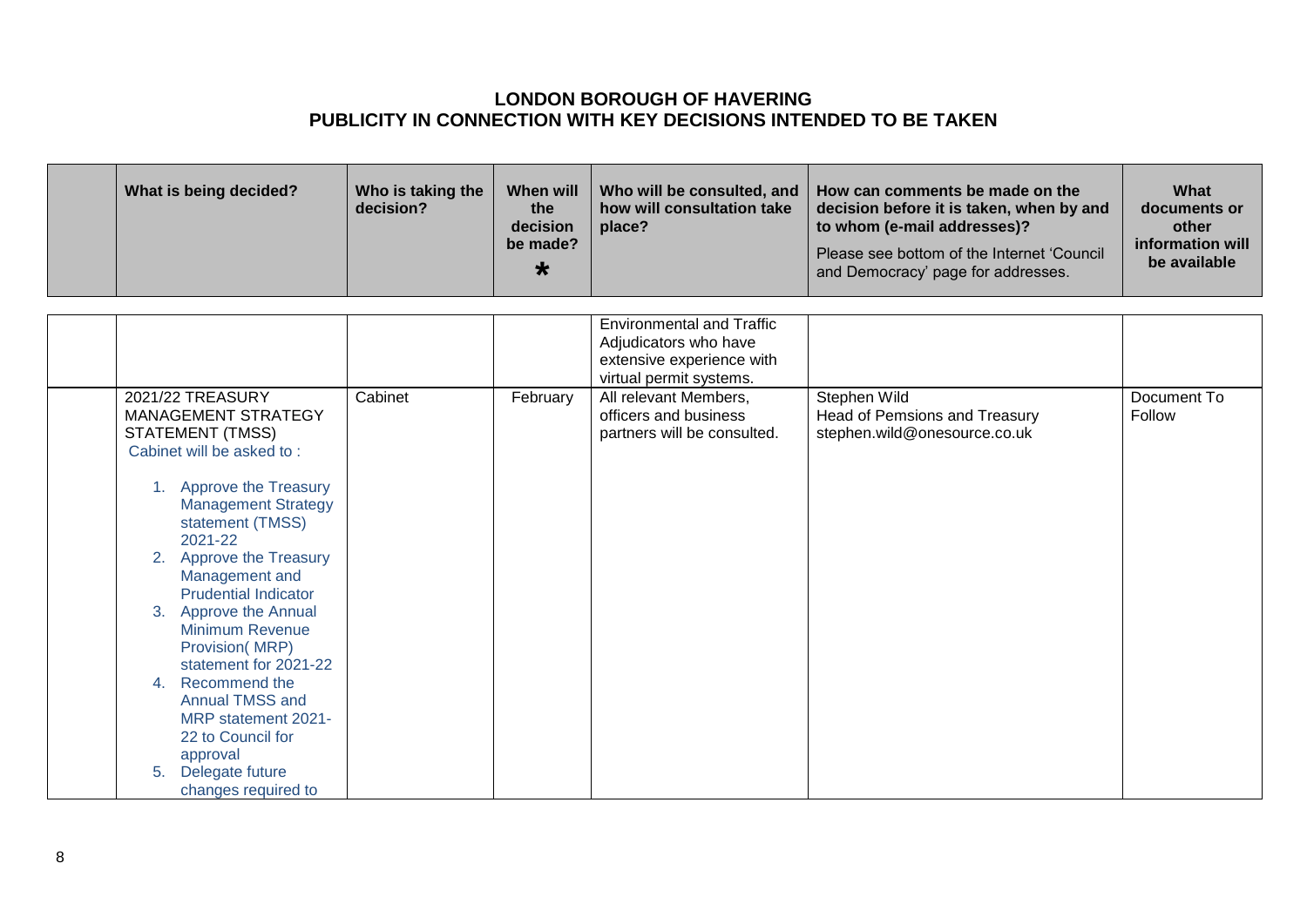| What is being decided?                                                                                                                          | Who is taking the<br>decision? | <b>When will</b><br>the<br>decision<br>be made?<br>$\star$ | Who will be consulted, and<br>how will consultation take<br>place?            | How can comments be made on the<br>decision before it is taken, when by and<br>to whom (e-mail addresses)?<br>Please see bottom of the Internet 'Council<br>and Democracy' page for addresses. | What<br>documents or<br>other<br>information will<br>be available |
|-------------------------------------------------------------------------------------------------------------------------------------------------|--------------------------------|------------------------------------------------------------|-------------------------------------------------------------------------------|------------------------------------------------------------------------------------------------------------------------------------------------------------------------------------------------|-------------------------------------------------------------------|
| this Strategy to the<br><b>Chief Operating</b><br>Officer in the<br>consultation with the<br><b>Cabinet Member for</b><br>Finance and Property. |                                |                                                            |                                                                               |                                                                                                                                                                                                |                                                                   |
| Budget 2021/22 and Medium<br><b>Term Financial Strategy</b><br>Agree Budget and Council Tax<br>level for 2021/22                                | Cabinet                        | February                                                   |                                                                               |                                                                                                                                                                                                |                                                                   |
| Housing Revenue Account<br>Budget 2021/22<br>Agree the HRA budget for<br>2021/22                                                                | Cabinet                        | February                                                   | Tenants & leaseholders,<br>members, finance, HR,<br>legal, Public Health.     | <b>Patrick Odling-Smee</b><br><b>Director of Housing Services</b><br>patrick.odling-smee@havering.gov.uk                                                                                       |                                                                   |
| Capital Programme and<br>Strategy 2021/2022<br>To agree the Capital<br>Programme and Strategy.                                                  | Cabinet                        | February                                                   | All relevant Members,<br>officers and business<br>partners will be consulted. | <b>Mark White</b><br>mark.white@havering.gov.uk                                                                                                                                                |                                                                   |
| To agree the delivery method<br>for the Regeneration of the<br>Hilldene, Farnham,                                                               | Cabinet                        | March                                                      | External legal advice,<br>consultation with the Greater<br>London Authority,  | Maria Faheem<br>Maria.Faheem@havering.gov.uk                                                                                                                                                   | Document To<br>Follow                                             |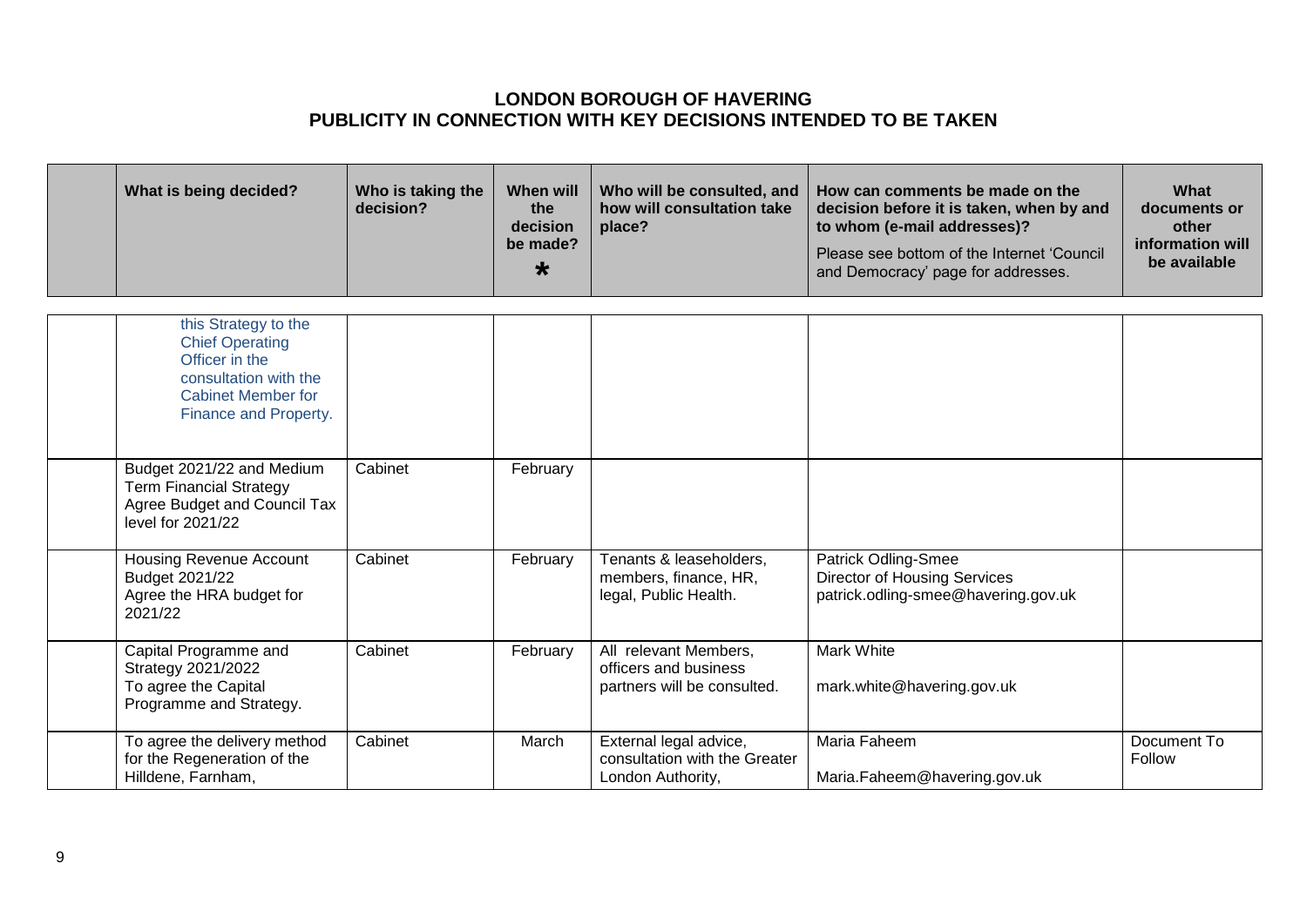| What is being decided?                                                                                                                                                                                                                                                                                                                                                                                                                                                                                                                               | Who is taking the<br>decision? | <b>When will</b><br>the<br>decision<br>be made?<br>$\star$ | Who will be consulted, and<br>how will consultation take<br>place?                                  | How can comments be made on the<br>decision before it is taken, when by and<br>to whom (e-mail addresses)?<br>Please see bottom of the Internet 'Council<br>and Democracy' page for addresses. | What<br>documents or<br>other<br>information will<br>be available |
|------------------------------------------------------------------------------------------------------------------------------------------------------------------------------------------------------------------------------------------------------------------------------------------------------------------------------------------------------------------------------------------------------------------------------------------------------------------------------------------------------------------------------------------------------|--------------------------------|------------------------------------------------------------|-----------------------------------------------------------------------------------------------------|------------------------------------------------------------------------------------------------------------------------------------------------------------------------------------------------|-------------------------------------------------------------------|
| Chippenham and Hostel site<br>Cabinet will be asked to agree<br>the delivery method for the<br>Regeneration of the Hilldene,<br>Farnham, Chippenham and<br>hostel site.<br>This will include:<br>*Appropriation of the land as<br>necessary for regeneration of<br>the sites<br>*Approval of required HRA and<br>general fund funding and to<br>utilise external grant funding to<br>deliver the scheme (subject to<br>2021/22 budget setting<br>process)<br>*Approval to commence<br>community engagement<br>activities with the local<br>community |                                |                                                            | <b>OneSource Business</b><br>Partners and the Director of<br>Housing Services will be<br>consulted. |                                                                                                                                                                                                |                                                                   |
| <b>Asset Management Strategy</b><br>and Plan 2019-2022<br>Cabinet will be asked to<br>approve the Council's Asset<br>Management Strategy and<br>Plan 2018-2022.                                                                                                                                                                                                                                                                                                                                                                                      | Cabinet                        | March                                                      | All relevant members,<br>officers and business<br>partners will be consulted.                       | Sarah Chaudrhy<br><b>Asset Managment Director</b><br>sara.chaudrhy@onesource.co.uk                                                                                                             | Document To<br>Follow                                             |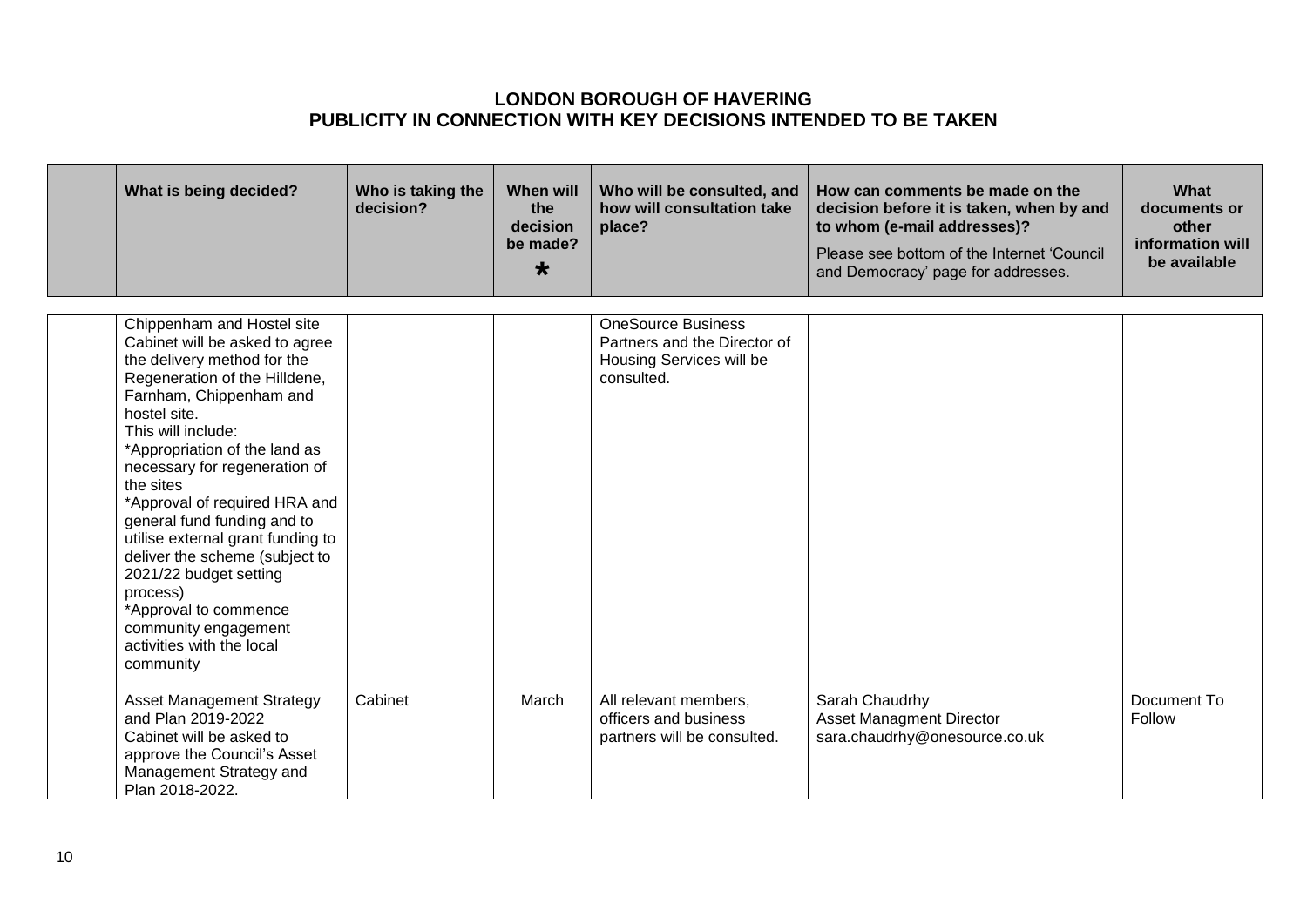|  | What is being decided? | Who is taking the<br>decision? | When will<br>the<br>decision<br>be made?<br>₩ | how will consultation take<br>place? | Who will be consulted, and   How can comments be made on the<br>decision before it is taken, when by and<br>to whom (e-mail addresses)?<br>Please see bottom of the Internet 'Council<br>and Democracy' page for addresses. | What<br>documents or<br>other<br>information will<br>be available |
|--|------------------------|--------------------------------|-----------------------------------------------|--------------------------------------|-----------------------------------------------------------------------------------------------------------------------------------------------------------------------------------------------------------------------------|-------------------------------------------------------------------|
|--|------------------------|--------------------------------|-----------------------------------------------|--------------------------------------|-----------------------------------------------------------------------------------------------------------------------------------------------------------------------------------------------------------------------------|-------------------------------------------------------------------|

| Decision to begin a<br>consultation in respect of<br><b>Havering's Street Trading</b><br>Policy<br>Decision to Consult on<br>Havering's Street Trading<br>Policy.                                  | Cabinet | March | All relevant Members,<br>officers and business<br>partners will be consulted.<br>The draft policy will be<br>subject to a formal 10-week<br>public consultation. Details<br>will follow in communications<br>in due course. | Keith Bush<br>keith.bush@havering.gov.uk                                                                                   | Document To<br>Follow |
|----------------------------------------------------------------------------------------------------------------------------------------------------------------------------------------------------|---------|-------|-----------------------------------------------------------------------------------------------------------------------------------------------------------------------------------------------------------------------------|----------------------------------------------------------------------------------------------------------------------------|-----------------------|
| Havering & Wates Joint<br>Venture Business Plan Update<br>$-2021/22$<br>To agree the proposed update<br>for the Havering & Wates JV<br>business plan and associated<br>decisions.                  | Cabinet | March |                                                                                                                                                                                                                             | Jan Gill<br><b>Project Manager Regeneration</b><br>Jan.Gill@havering.gov.uk                                                | Document To<br>Follow |
| Rainham & Beam Park<br>Regeneration - Business Plan<br>2021/22<br>Cabinet will be asked to agree<br>the revised Rainham & Beam<br>Park Regeneration business<br>plan, and associated<br>decisions. | Cabinet | May   | All relevant Members,<br>officers and business<br>partners together with the JV<br>partner Notting Hill Genesis<br>will be consulted in relation<br>to this matter.                                                         | Harry Scarff<br><b>Commercial Manager</b><br>Harry Scarff<br><harry.scarff@havering.gov.uk></harry.scarff@havering.gov.uk> | Document To<br>Follow |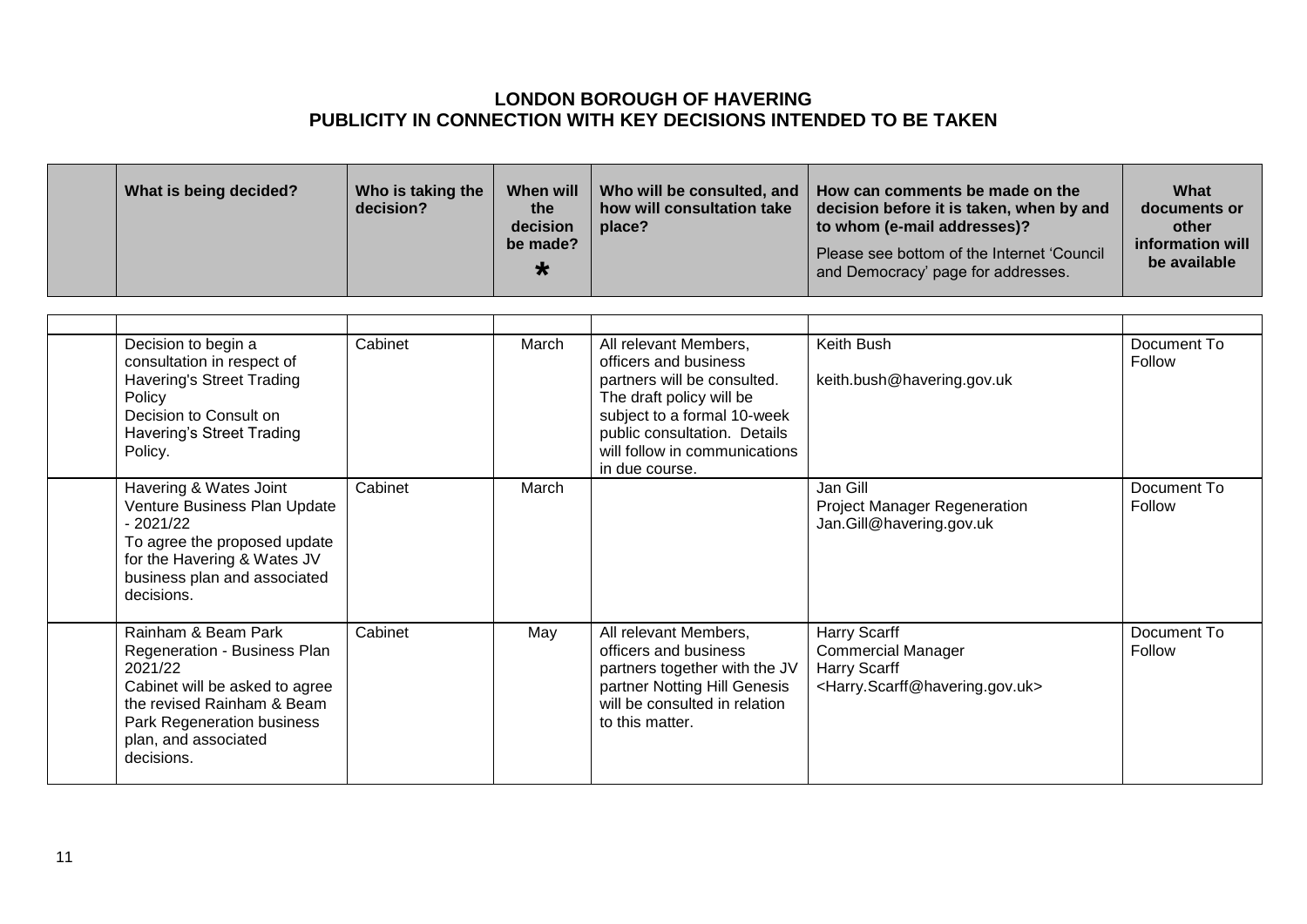| What is being decided?                                                                                                                                                                                                                                                                                                                                                       | Who is taking the<br>decision?                                    | <b>When will</b><br>the<br>decision<br>be made?<br>$\star$ | Who will be consulted, and<br>how will consultation take<br>place?                                                                                                                                                                                                                                                                                                            | How can comments be made on the<br>decision before it is taken, when by and<br>to whom (e-mail addresses)?<br>Please see bottom of the Internet 'Council<br>and Democracy' page for addresses. | What<br>documents or<br>other<br>information will<br>be available |
|------------------------------------------------------------------------------------------------------------------------------------------------------------------------------------------------------------------------------------------------------------------------------------------------------------------------------------------------------------------------------|-------------------------------------------------------------------|------------------------------------------------------------|-------------------------------------------------------------------------------------------------------------------------------------------------------------------------------------------------------------------------------------------------------------------------------------------------------------------------------------------------------------------------------|------------------------------------------------------------------------------------------------------------------------------------------------------------------------------------------------|-------------------------------------------------------------------|
| The replacement of existing<br>passenger lifts to new modern<br>Passenger and Fire fighting<br>lifts and associated works at<br>Petra Estate.<br>Permission to appoint a lift<br>contractor to carry out Lift<br>Replacement &<br>Associated Works at Petra<br>Estate (Overstrand House;<br><b>Uphavering House</b><br>and Parkview House) are<br>housing blocks in Havering | <b>Cabinet Member</b><br>for Housing                              | Not before<br>February                                     | All relevant, Members,<br>officers, business partners<br>and stakeholders have been<br>consulted.<br><b>Building Control, Planning</b><br>and Fire Bridge has been<br>consulted. The Home<br>Ownership Team in Housing<br>Services have been advised<br>on leasehold s.20<br>consultation; Housing<br>Maintenance have also been<br>consulted regarding the<br>specification. | <b>Mark Howard</b><br>mark.howard@havering.gov.uk                                                                                                                                              | Document To<br>Follow                                             |
| <b>Extension of Highway Trees</b><br>Contract<br>The Director will be asked to<br>extend the contract for a<br>period of one year.                                                                                                                                                                                                                                           | <b>Director</b><br>Neighbourhoods                                 | Not before<br>February                                     | All relevant members,<br>officers and business<br>partners will be consulted.                                                                                                                                                                                                                                                                                                 | Jacki Ager<br>jacki.ager@havering.gov.uk                                                                                                                                                       | Document To<br>Follow                                             |
| <b>School Admissions</b><br>Consultation 2022/23<br>Determination of admission<br>arrangements for community<br>schools<br>for the academic year 2022/23                                                                                                                                                                                                                     | <b>Cabinet Member</b><br>for Education,<br>Children &<br>Families | Not before<br>February                                     | All relevant Members,<br>officers and business<br>partners will be consulted<br>together with all<br>stakeholders who will be<br>involved in pre decision                                                                                                                                                                                                                     |                                                                                                                                                                                                | Document To<br>Follow                                             |